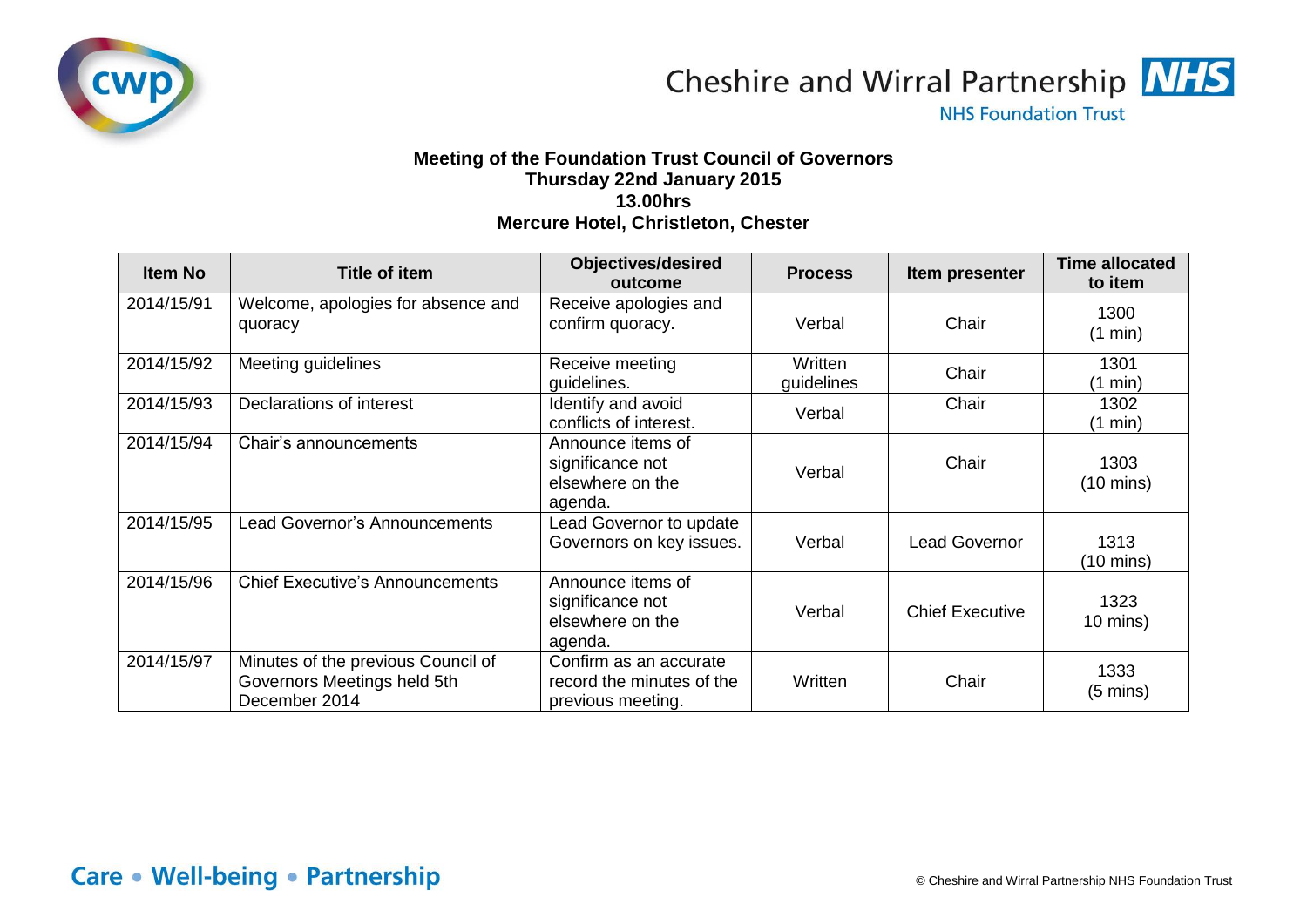| <b>Item No</b>             | <b>Title of item</b>                                                                      | <b>Objectives/desired</b><br>outcome                                                                                    | <b>Process</b> | Item presenter                            | <b>Time allocated</b><br>to item |
|----------------------------|-------------------------------------------------------------------------------------------|-------------------------------------------------------------------------------------------------------------------------|----------------|-------------------------------------------|----------------------------------|
| 2014/15/98                 | Matters arising & action points                                                           | Request and provide<br>updates in respect of<br>ongoing items not<br>elsewhere on the<br>agenda, to ensure<br>progress. | Written        | Chair                                     | 1338<br>$(5 \text{ mins})$       |
| 2014/15/99                 | CoG Annual Business Cycle 2014/15                                                         | Confirm that agenda<br>items provide assurance<br>that the Council of<br>Governors is undertaking<br>its duties.        | Written        | Chair                                     | 1343<br>$(2 \text{ mins})$       |
| 2014/15/100                | Care Quality Commission (CQC)<br>Inspection                                               | Receive an update on<br>the forthcoming Trust<br>inspection                                                             | Verbal         | <b>Chief Executive</b>                    | 1345<br>$(15 \text{ mins})$      |
| 2014/15/101                | <b>Podiatry Consultation</b>                                                              | Receive an overview of<br>the podiatry service<br>redesign consultation                                                 | Presentation   | Stephen Price,<br>Podiatry Team<br>Leader | 1400<br>$(20 \text{ mins})$      |
| 2014/15/102                | Council of Governors elections update                                                     | Receive an update on<br>Governor elections                                                                              | Written        | Head of<br><b>Corporate Affairs</b>       | 1420<br>$(10 \text{ mins})$      |
| 2014/15/103                | <b>Strategic and Annual Planning</b><br>5 year forward view<br>Trust approach for 2015/16 | Receive an update on<br>the Trust strategic<br>planning cycle                                                           | Written        | <b>Chief Executive</b>                    | 1430<br>$(10 \text{ mins})$      |
| 2014/15/104                | Indicators for Quality Account audit                                                      | Review indicators for<br>possible audit as part of<br><b>Quality Account audit</b>                                      | Written        | Head of<br>Performance and<br>Information | 1440<br>$(10 \text{ mins})$      |
| 10 minute break 14.50-1500 |                                                                                           |                                                                                                                         |                |                                           |                                  |

 $\overline{\phantom{a}}$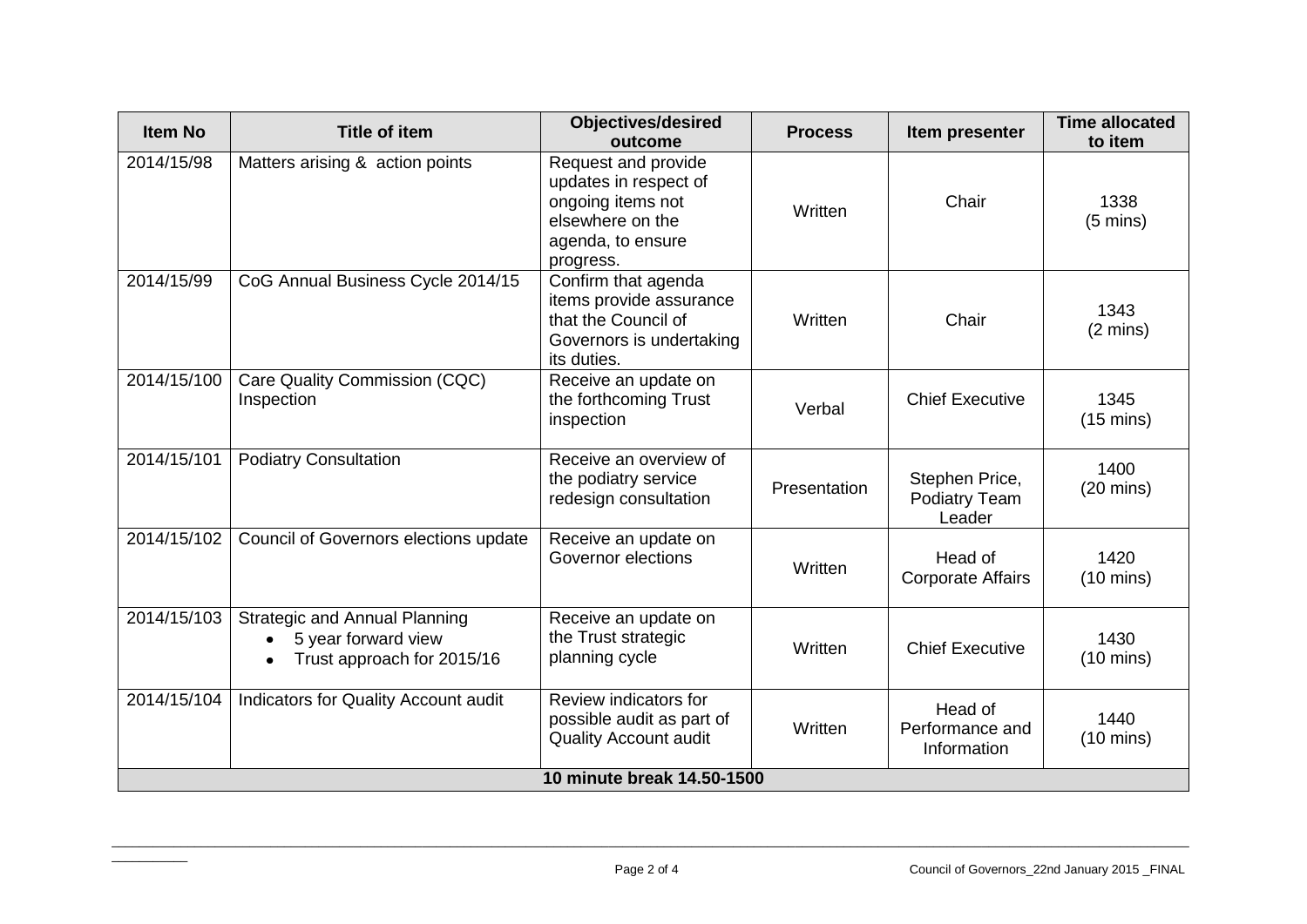| <b>Item No</b> | <b>Title of item</b>                                                                                                                                                                                                                                                                                                                                                                                                        | <b>Objectives/desired</b><br>outcome                                                 | <b>Process</b>           | Item presenter                           | <b>Time allocated</b><br>to item |
|----------------|-----------------------------------------------------------------------------------------------------------------------------------------------------------------------------------------------------------------------------------------------------------------------------------------------------------------------------------------------------------------------------------------------------------------------------|--------------------------------------------------------------------------------------|--------------------------|------------------------------------------|----------------------------------|
| 2014/15/105    | <b>Updated Council of Governor policies</b><br>for consultation<br><b>Raising Concerns</b><br>Code of Conduct/ Etiquette<br>policy/ process for removal of a<br>governor                                                                                                                                                                                                                                                    | Review and agree<br>consultation timescales<br>for updated policies                  | Written                  | Head of<br><b>Corporate Affairs</b>      | 1500<br>$(10 \text{ mins})$      |
| 2014/15/106    | Governor feedback;<br>Compliance visit follow ups<br>Training events<br>Locality forums/ tea and talks<br>Attendance at governance<br>committees                                                                                                                                                                                                                                                                            | Receive update from<br>Governors on recent<br>activity                               | Verbal                   | Governors                                | 1510<br>$(10 \text{ mins})$      |
| 2014/15/107    | <b>Council of Governors Sub-</b><br>committee/Group minutes/notes<br>Membership and Development<br>a)<br>sub-committee (meeting of 3rd<br>December not held due to<br>apologies)<br>Scrutiny sub-committee (draft<br>b)<br>minutes of meeting of 8th<br>December 2014)<br><b>Involvement Taskforce</b><br>C)<br>(December meeting cancelled)<br><b>Nominations Committee</b><br>d)<br>(Meeting of the 4th November<br>2014) | To review and approve<br>the final minutes of the<br>previous sub group<br>meetings. | Written<br>Minutes/Notes | Governor Sub-<br><b>Committee Chairs</b> | 1520<br>$(10 \text{ mins})$      |

 $\overline{\phantom{a}}$